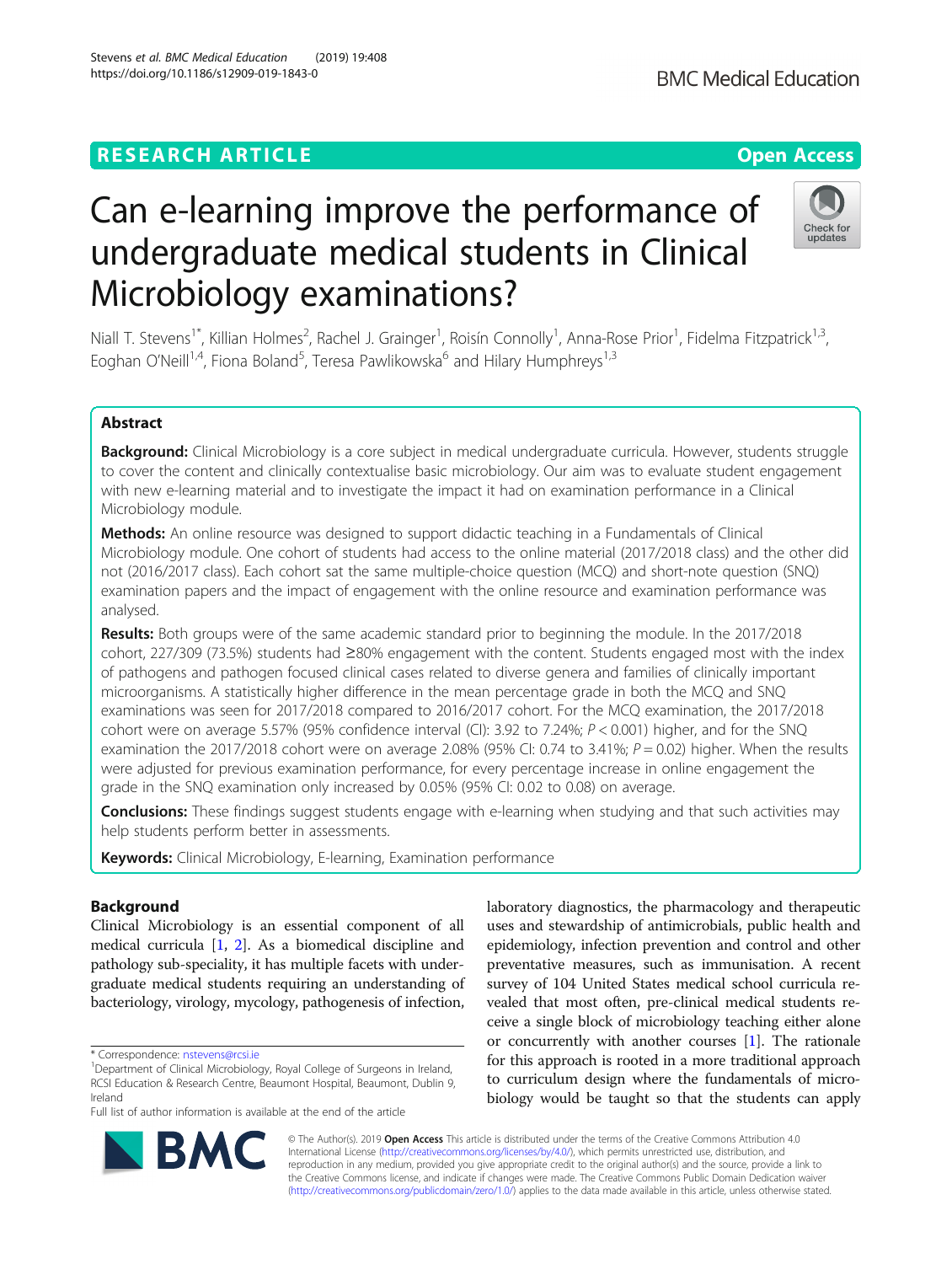this knowledge to complex clinical scenarios that may arise from infection in practice. These modules also mainly consist of lectures, tutorials and other face-to-face modes of teaching [[1](#page-6-0)]. As a result, introductory modules covering the fundamentals of Clinical Microbiology are often content heavy and students frequently struggle to cover the breadth in detail, which can often lead to unwanted stress amongst early career students [\[2](#page-6-0), [3](#page-6-0)]. In addition, students can struggle to see the clinical relevance of the fundamentals of the biomedical sciences. This, with an over-reliance on large group lectures without clinical context encourages learning compartmentalisation and in the long-term the loss of the basic knowledge [\[4](#page-6-0)]. Our own experiences also suggest that students struggle to see the clinical relevance of the fundamental aspects of the microbiology. For example, students may be taught about the many toxins of Staphylococcus aureus but many may struggle to recognise the role of the toxins in the pathogenesis and the presentation of the infection.

Technology-enhanced learning (TEL) and online- or e-learning approaches are very popular in health professions education and they are often received positively by students who all have access to portable electronic devices and computers [[5,](#page-6-0) [6](#page-6-0)]. This means students can study freely, in their own time and at their own pace. Online material used effectively can also provide a means of self-assessment with students having the ability to identify gaps in their knowledge and receive feedback. However, the use of e-learning and its benefits should always be scrutinised [\[7](#page-6-0)] Some also argue that care needs to be taken when using e-learning and technology in medical education to avoid it being seen as a substitute for hands-on training of clinical skills [[8\]](#page-6-0). Furthermore, whether online learning improves retention of knowledge and improves exam performance is still debatable.

In 2017, an online module was created to compliment the didactic teaching of a foundation module in Clinical Microbiology that is delivered to second year undergraduate medical students at the Royal College of Surgeons in Ireland (RCSI). The module was designed to contextualise basic microbiology within a clinical scenario. The aim of this study was to determine if students engage with online learning when studying and to evaluate the impact of this approach on exam performance.

# Methods

#### Study design, student population and ethical approval

This was a comparative study to evaluate the impact of a new online educational intervention on examination performance. Information on second year undergraduate medical students at the RCSI in the academic years of 2016/2017 and 2017/2018 was used. There were 329 students in 2016/2017 cohort and 334 students in 2017/ 2018 cohort. However, only 313/329 (93.7%) in the 2016/2017 cohort and 309/334 (92.5%) sat the end-ofsemester examination for the module and hence were included. Ethical approval was given from the RCSI Research Ethics Committee to extract overall exam results for each student only. The need for formal consent from students to collect this information was not required.

## Module structure

The Foundations in Microbiology (FIM) module, is the first module in the second semester of year two, carries 10 European Credit Transfer and Accumulation System (ECTS) credits and is 5 weeks long in a 12 week semester. There are 29 lectures and four tutorials covering the basic bacteriology of 14 genera of clinically important bacteria, the basic virology and four families of clinically important viruses, and the basic mycology of clinically important fungi. In addition, students learn the principles of antibiotic stewardship, the pharmacology of antimicrobials, immunisation and infection prevention and control. The module learning outcomes are as follows;

- 1. Describe the characteristics of the major groups of medically important bacteria, viruses, fungi and other microorganisms
- 2. Relate the basic physiological & molecular features of these microbes to the practice of medicine
- 3. Explain how microbes cause infection & disease i.e. pathogenicity and spread
- 4. Identify the characteristics of common pathogens
- 5. Apply the basic principles of antibiotic chemotherapy & use antibiotics correctly
- 6. Practice the principles of infection prevention, e.g. vaccination, hand hygiene
- 7. Apply the principles of laboratory diagnosis & use the laboratory intelligently

## Content design

The online content was designed to align with the faceto-face teaching and to address the overall modular learning outcomes listed above. The content consisted of an alphabetical glossary of important terms in Clinical Microbiology and question/answer-type activities on core concepts, such as cell morphology and prokaryotic cell structure, microbial growth and physiology, bacterial genetics, virology, mycology, and pathogenesis of infection. There were also podcasts with accompanying multiple choice question (MCQ)-style quizzes on difficult subjects or important topics in Clinical Microbiology and question/answer-type activities on important concepts relating to antimicrobials (Table [1\)](#page-2-0). Clinical cases scenarios were written for each important genera or family of microorganisms to create question/answer-type activities with feedback and to provide the students with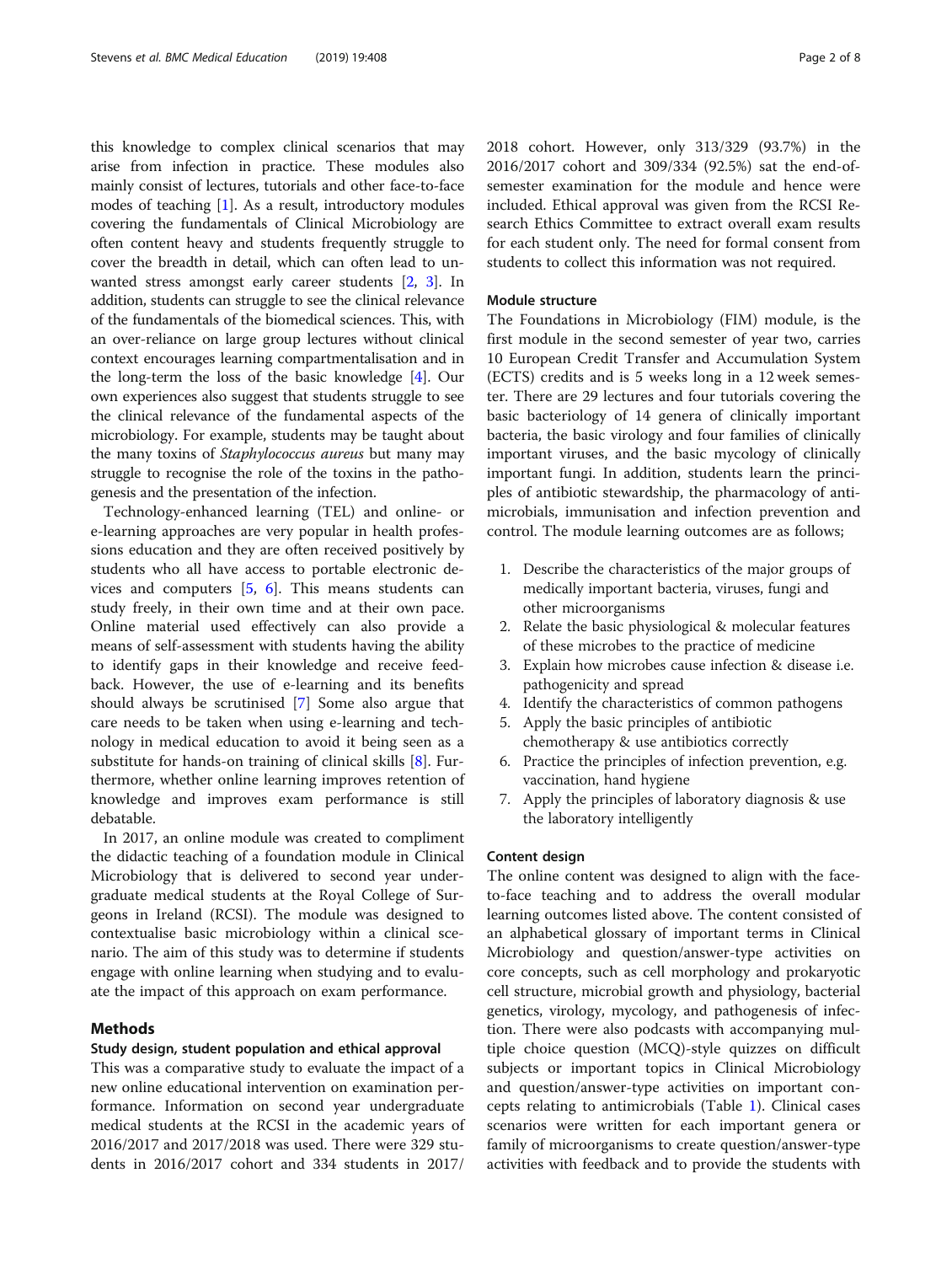<span id="page-2-0"></span>Stevens et al. BMC Medical Education (2019) 19:408 Page 3 of 8

|                 |  |  |  | Table 1 List of online activities under core concepts, podcasts |  |
|-----------------|--|--|--|-----------------------------------------------------------------|--|
| and antibiotics |  |  |  |                                                                 |  |

| <b>Activity Title</b>                                      |  |  |  |  |  |  |
|------------------------------------------------------------|--|--|--|--|--|--|
| Core Concepts                                              |  |  |  |  |  |  |
| Classification of microorganisms                           |  |  |  |  |  |  |
| Bacterial morphology & cell structure                      |  |  |  |  |  |  |
| Bacterial growth & physiology                              |  |  |  |  |  |  |
| Pathogenesis of bacterial infections                       |  |  |  |  |  |  |
| Introduction to virology                                   |  |  |  |  |  |  |
| Introduction to mycology                                   |  |  |  |  |  |  |
| Appropriate use of the microbiology diagnostic laboratory  |  |  |  |  |  |  |
| Introduction to healthcare-associated infections           |  |  |  |  |  |  |
| Introduction to opportunistic infections                   |  |  |  |  |  |  |
| Podcasts & MCQ quizzes                                     |  |  |  |  |  |  |
| Bacterial genetics                                         |  |  |  |  |  |  |
| Healthcare-associated infections                           |  |  |  |  |  |  |
| Streptococci                                               |  |  |  |  |  |  |
| Pathogenesis of viral infections                           |  |  |  |  |  |  |
| Cytomegaloviruses                                          |  |  |  |  |  |  |
| Measles virus                                              |  |  |  |  |  |  |
| Cell wall active antibiotics: penicillins & cephalosporins |  |  |  |  |  |  |
| The aminoglycosides, guinolones and macrolides             |  |  |  |  |  |  |
| <b>Antibiotics</b>                                         |  |  |  |  |  |  |
| Classification of antibiotics                              |  |  |  |  |  |  |
| Antibiotic stewardship                                     |  |  |  |  |  |  |
| Mode of action of antibiotics                              |  |  |  |  |  |  |
| Important antibiotic resistant microorganisms              |  |  |  |  |  |  |
| Mechanisms of antibiotic resistance                        |  |  |  |  |  |  |
| Adverse effects of antibiotics                             |  |  |  |  |  |  |

a clinical context to the basic microbiology e.g. virulence, pathogenesis of infection, specimen collection and laboratory identification (Fig. [1](#page-3-0)). Each pathogen name was hyper-linked to an alphabetical index. Each index entry summarised the epidemiology, virulence, pathogenesis of common infections caused, the laboratory diagnosis, and aspects of antimicrobial management and prevention. Some clinically important pathogens e.g. influenza were dealt with in other system-based modules. Requirements relating to completion of the online material were outlined in the Marks and Standards document for this specific academic year and students were also given clear instructions of what was expected in a face-to-face introductory teaching session that gave an overview of the module. Students were expected to complete all components of the online content but there were no academic consequences for not engaging. Students accessed the material via the virtual learning environment, Moodle. Students could track their progress as they completed each aspect of the online activities and they could compare this progress to that of the entire class.

# Approach to assessment

To progress, students must pass a summative end-ofsemester assessment that consists of MCQs and constructed response items in the form of short notes questions (SNQs). The MCQ assessment requires the students to interpret clinical and laboratory data relating to ten different pathogens and the infections they cause. The students must answer 30 MCQs (three MCQs per pathogen and infection scenario). On the SNQ examination paper, the students must answer all five questions. All assessments were blue-printed to ensure alignment to learning outcomes, stage appropriateness and to ensure the breadth of the course was being examined. All papers were reviewed by an external examiner prior to the assessment. SNQs had individual and detailed model answers and all were accompanied by a marking scheme (0–100%) consisting of eight grades divisions each with a detailed descriptor for the examiner. All SNQs were double-marked blind by two different examiners and the marks were adjudicated by a third. Both the 2016/2017 and 2017/2018 cohorts of students sat the same MCQ and SNQ-papers so that a direct comparison in grades could be made.

# Assessment of online material on examination performance

Exam results were collected for students who completed year two in the academic year 2016/2017, and for those who completed it in the 2017/2018 academic year. Additionally, each student's previous end of semester result i.e. year 2, semester 1 overall grade was collected as a proxy for the student's overall academic standard. The 2017/2018 cohort of students were provided with online material. The 2016/2017 cohort had no additional online material. For each student in the 2017/2018 cohort, the percentage of online material viewed was calculated as a measure of engagement with the online material.

#### Statistical analysis

Engagement in online material in the 2017/2018 cohort was initially explored. This was calculated as the amount of available online material that was accessed at least once by each student out of the total amount of material available. This was converted to a percentage and also categorised as follows: < 20, 20- < 40%, 40- < 60%, 60- < 80% and  $\geq$  80% to explore visually.

Students' previous exam grades (2016/2017 vs 2017/2018 cohort) were explored using a t-test to compare baseline differences between the cohorts. Following availability of online material for the 2017/2018 cohort, average MCQ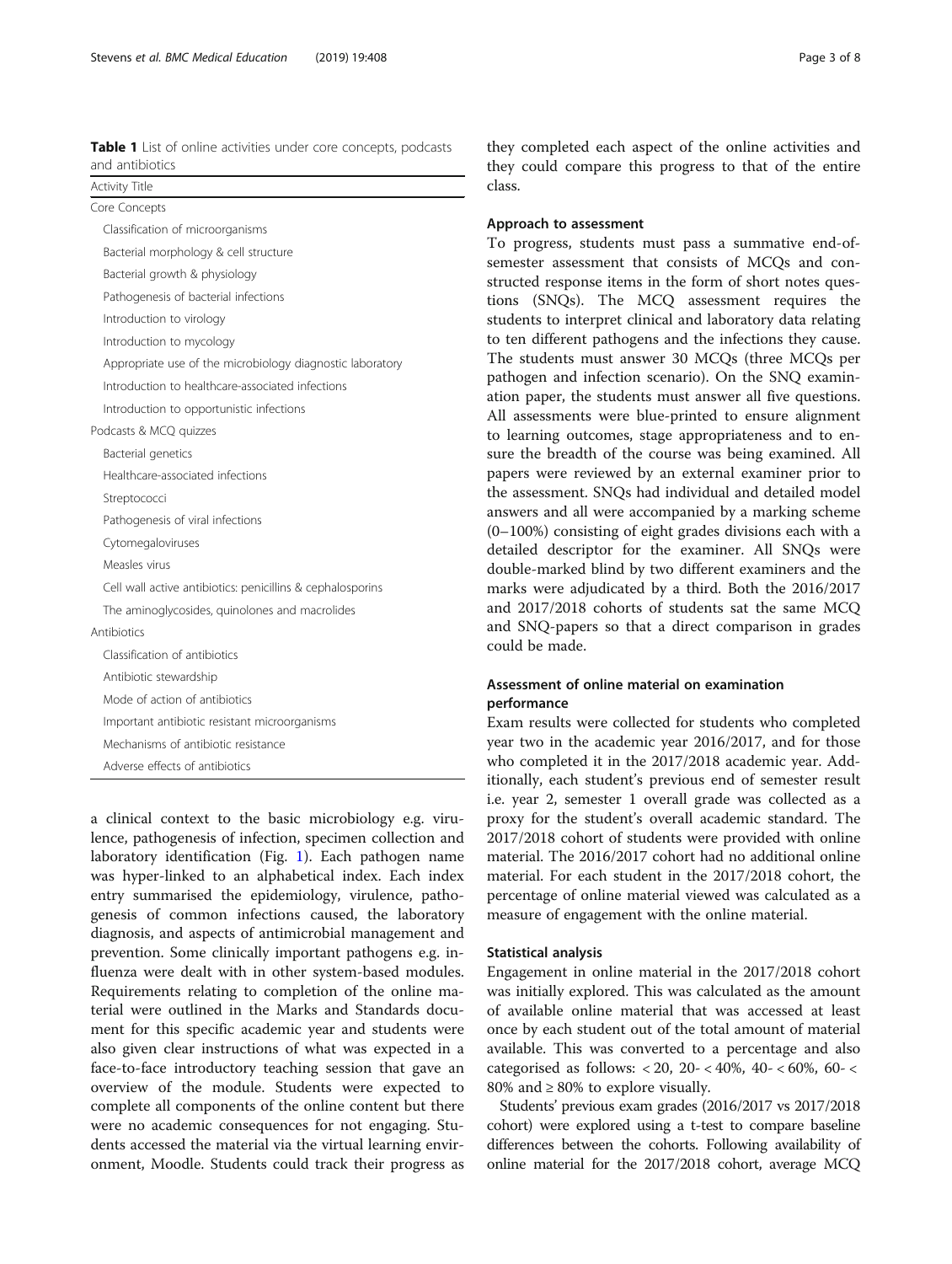<span id="page-3-0"></span>

Fig. 1 Format of the clinically important pathogen cases of the online content. a All students had the same home-page through which they could access the different components of the online material. **b** The basic microbiology for 18 clinically important genera of bacteria, as well as clinically important viruses and fungi (not shown) were covered. Red arrows indicate how the student accessed each activity.  $c$  (1) & (2) The interactive activities framed within the context of a clinical scenario with many containing laboratory findings or other clinical data. Students had unlimited attempts to complete each activity. **d** Students received feedback after each attempt and could track their progress (green arrows)

and SNQ scores for the two cohorts were compared. Furthermore, regression analysis using the 2017/2018 cohort only, was explored to assess the relationship between engagement (as a continuous variable) and final exam grade, adjusting for previous exam performance.

# Results

# Overall engagement with the online content

All 309 students who sat the end-of-semester examinations in the 2017/2018 cohort engaged with the online content at some point over the entire 12 week semester. However, the level of engagement varied from a low of  $23/309$  students (7.4%) having  $\lt 20\%$  engagement to a high of 227/309 students (73.5%) having  $\geq 80\%$  engagement with the online content (Fig. [2\)](#page-4-0). The top three most viewed components of the online content are listed in Table [2.](#page-4-0) Students accessed online content related to healthcare-associated infections (HCAIs) most with the activity that covers core concepts related to this topic being accessed 71,737 times and the podcast on the same topic being accessed 12,340 times. The top three pathogen-focused clinical cases related to herpes virus infection, community-acquired pneumonia caused by Streptococcus pneumoniae and pharyngitis caused by Streptococcus pyogenes (group A streptococcus). The glossary of terms was accessed the least by the students. Students also only accessed the four animated videos related to the mode of action of important class of antibiotics on average 325 times (range: 299 times to 396 times). The pathogen index was accessed by the majority of registered students with 329/334 (98.5%) using this component of the online material at some point in time.

# Impact of online learning on examination performance

Before determining the impact of the online content on examination performance in the FIM end-of-semester assessments, the academic standard of both cohorts of students i.e. those with access to the material (2017/ 2018 class) and those without access (2016/2017 class), was determined by comparing their overall grades from the previous year. There was no evidence of a difference between the overall average grade achieved by the 2017/ 2018 class and the 2016/2017 class with a mean grade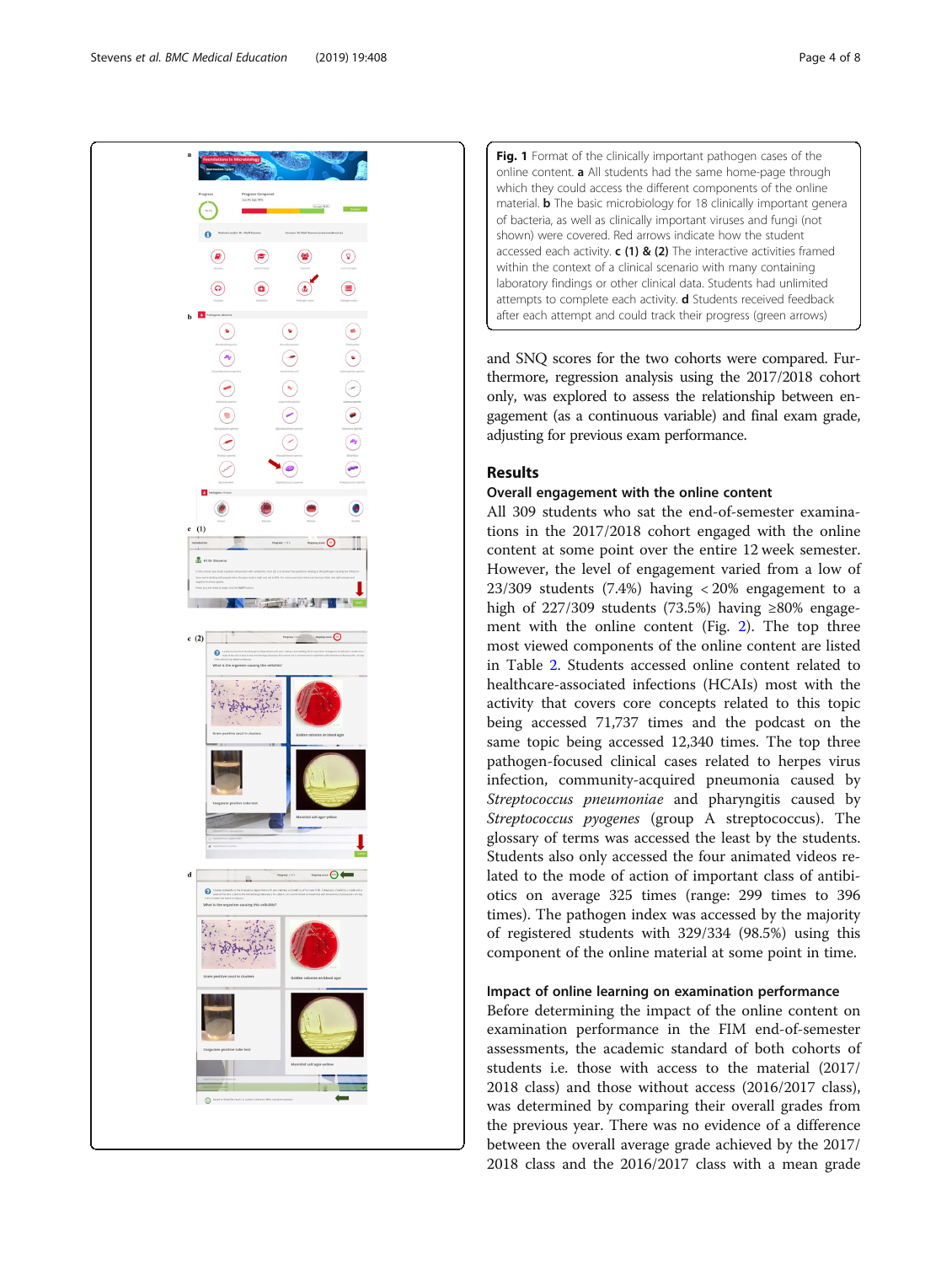<span id="page-4-0"></span>

online material for the entire 12 week semester. Of these, 7.44% (23/309) had < 20% engagement, 7.12% (22/309) had between 20- < 40% engagement, 3.88% (12/309) had between 40- < 60% engagement, 8.09% (25/309) had between 60- < 80% engagement and 73.46% (227/309) had ≥80% engagement

difference of 0.24 (95% CI:-1.18 to 1.66;  $P = 0.742$ ) being observed.

When the impact of the online material on examination performance in both the MCQ and SNQ written paper was assessed, a statistically higher difference in the mean percentage grade for the 2017/2018 cohort compared to 2016/2017 cohort was seen. For the MCQ examination, the average difference was 5.57% (95% CI: 3.92 to 7.24%;  $P < 0.001$ ), and for the SNQ examination, 2.08% (95% CI: 0.74 to 3.41%;  $P = 0.02$ ).

Looking at the 2017/2018 cohort only and exploring engagement with online material, while adjusting for

Table 2 The most accessed online activities under each individual subject

| Online Activity                                             | No. of times accessed <sup>a</sup> | No. of individual users/registered users (%) <sup>b</sup> |
|-------------------------------------------------------------|------------------------------------|-----------------------------------------------------------|
| Core Concepts                                               |                                    |                                                           |
| Bacterial morphology & cell structure                       | 74,959                             | 280/334 (83.8)                                            |
| HCAIs & Infection prevention & Control                      | 71,737                             | 262/334 (78.4)                                            |
| Bacterial genetics                                          | 52,706                             | 267/334 (79.9)                                            |
| Podcasts                                                    |                                    |                                                           |
| <b>HCAIs</b>                                                | 12,340                             | 281/334 (84.1)                                            |
| Aminoglycosides, quinolones & macrolides                    | 11,648                             | 275/334 (82.3)                                            |
| Streptococci                                                | 10,953                             | 288/334 (86.2)                                            |
| Antibiotics                                                 |                                    |                                                           |
| Important resistant bacteria                                | 110,964                            | 279/334 (83.5)                                            |
| Adverse effects of antibiotics                              | 39,617                             | 267/334 (79.9)                                            |
| Classification of antibiotics                               | 31,623                             | 307/334 (91.9)                                            |
| Pathogen focused online cases                               |                                    |                                                           |
| Herpes virus infections (Herpes simplex & Varicella zoster) | 28,521                             | 288/334 (86.2)                                            |
| Streptococcus spp.: A 68 year-old male with CAP             | 26,819                             | 286/334 (85.6)                                            |
| Streptococcus spp.: A 7 year-old female with pharyngitis    |                                    |                                                           |
| Pathogen Index                                              | 8644                               | 329/334 (98.5)                                            |
| Glossary of terms                                           | 1457                               | 288/334 (86.2)                                            |

<sup>a</sup>Could be accessed more than once by each registered student

<sup>b</sup>Not all registered users sat the end-of-semester examination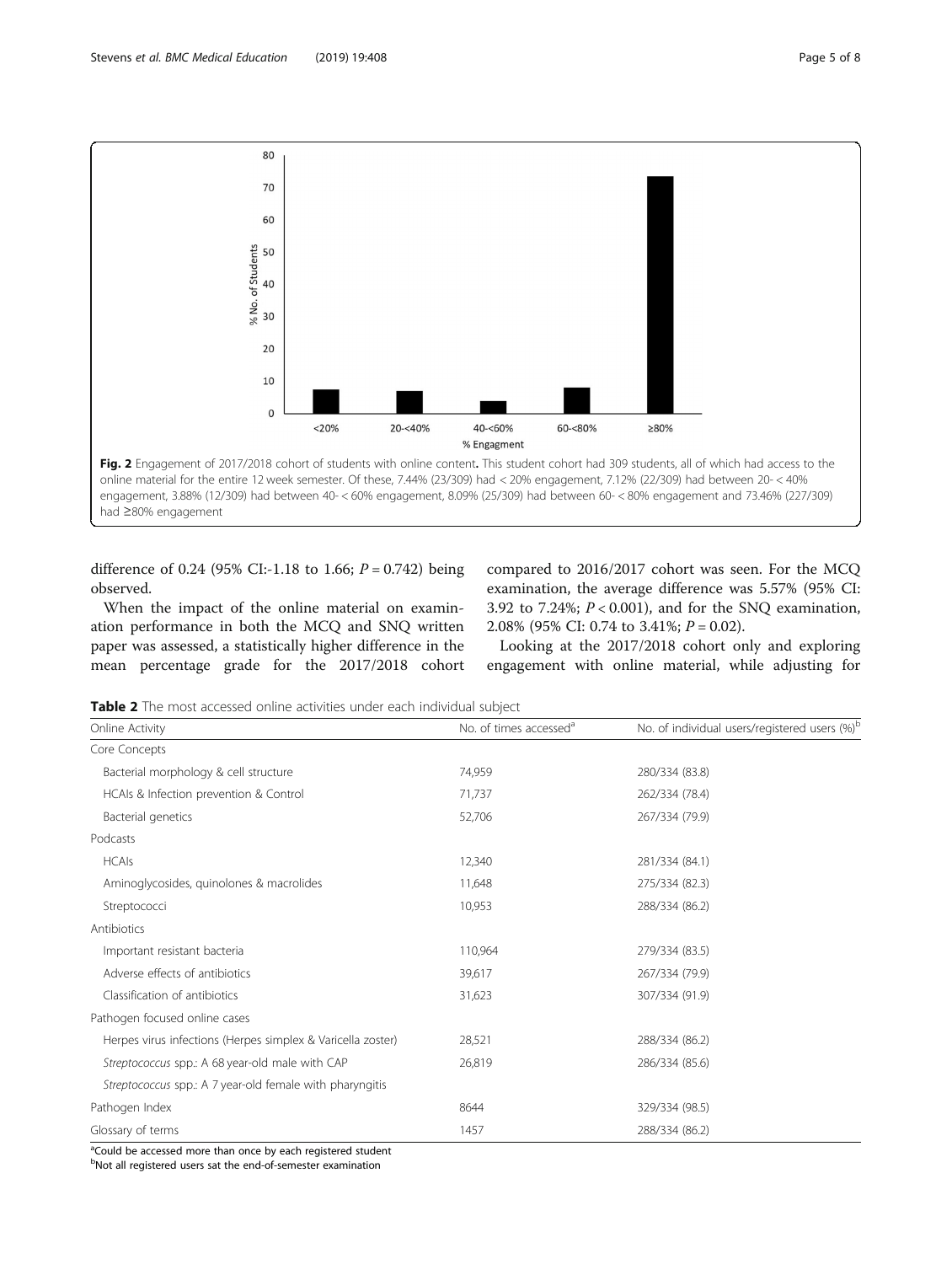students' examination performance in the previous year, evidence of a significant relationship between the level of engagement with the online content and the grade received in the SNQ examination can be seen. For every percentage increase in online engagement, the SNQ score increased on average by 0.05% (95% CI: 0.02 to 0.08%,  $P = 0.002$ ). There was no evidence of significant relationship between engagement with the online material and performance in the MCQ examination (0.03, 95% CI:  $-0.04$  to 0.07%,  $P = 0.179$ ).

# **Discussion**

The findings of this study indicate that student engagement with the new online content was high with over 70% of the class having > 80% engagement. The data also suggests that having access to the online content helped the 2017/2018 cohort to perform better in the end of semester examinations. This was most evident in the SNQ component of the assessment.

E-learning has been shown to have a positive impact on the achievement of learning outcomes in health professions education. A recent study found that a mixed methods approach that combined traditional learning activities with e-learning improved clinical skills in nurses [\[9](#page-6-0)]. Another study examining the impact of elearning on achievement of learning outcomes in a medical immunology course found that on average 3.6% of the class performed better on the immunology component of the examination, which was linked to the level of engagement with the online material [[10](#page-6-0)]. While the statistical analysis indicated that greater engagement with the online content resulted in a higher grade in the SNQ examination, a relationship between greater engagement and better exam performance in the MCQ component could not be found in our study. When wellconstructed, MCQs are useful for assessing knowledge in courses with a lot of content, such as our introductory module. However, MCQs focus on a single piece of content and it be can be especially challenging for students to make the correct decision when answering if the difference between a right and a wrong answer is extremely nuanced. Students may also adopt a surface learning approach when preparing for MCQ papers of content heavy courses, which has been shown to have a negative impact on academic achievement  $[11]$  $[11]$ . Often there is much debate in health professions education over the benefits of one form of assessment over another e.g. MCQs versus SNQs. However, a recent study has shown that MCQs and SNQs are equally as effective at assessing higher order skills once there are no flawed MCQs [\[12](#page-6-0)].

Overall, engagement with the pathogen focused online cases was high, with students engaging most with those that focused on diverse groups of pathogens such as the herpes viruses and streptococci. Given the number of clinically important pathogens in these groups and the variety of clinical presentations that can arise from infection, it is not surprising that students accessed the related material the most. Providing context is essential for medical students if they are to understand the pathogenesis of infections and the role of the pathogen, how a laboratory and clinical diagnosis is made and how the patient is managed. Modern medical curricula often have an integrated, blended and student-centred approach to interest students, to give them the required breadth of knowledge to understand clinical scenarios and to also accommodate the different ways in which students approach their learning [\[13](#page-6-0)–[15\]](#page-6-0). Case-based learning (CBL), whether it be face-to-face or online, is a well-recognised, and beneficial, approach and it has been used extensively when teaching health-profession students [[16](#page-7-0), [17](#page-7-0)]. More specifically, with CBL the use of technology and other online approaches to teaching students about Clinical Microbiology and infection have become more prominent in recent years with audience response devices, videos, online cases, virtual patients and gaming being used [[5](#page-6-0), [6](#page-6-0), [18](#page-7-0)].

While these findings suggest that increased engagement overall with the online material resulted in better performance in the examinations, a direct link between engagement with specific content and performance in the related question on the MCQ or the SNQ papers cannot be made, which is a limitation of the study. Also, no other influences on student engagement could be determined as no other demographics could be collected. Another limitation is that only 1 year, post introduction of the online content, was examined. However, a strength of the study lies in the direct comparison in exam performance that could be made. Both cohorts of students sat the exact same examinations in sequential years, which would not have been possible if a third cohort was included as the integrity of assessment process may have been compromised if students recognised the similarities in papers. While there is a possibility that the 2016/2017 conveyed details of the assessment to the next year coming, we have no evidence to suggest this occurred. There is also a robust exam-setting procedure within our institution that ensures the integrity of the papers are maintained and our students do not have access to a bank of past papers that would allow for predictions to be made based on previous assessments. We therefore believe any possible influence of the 2016/2017 cohort of students on the examination performance the 2017/2018 cohort to be minimal, if at all present.

Facilitating the varied approaches to learning and study is essential to ensuring the needs of each student are being accommodated. TEL is becoming more prominent in health professions education as it can be used to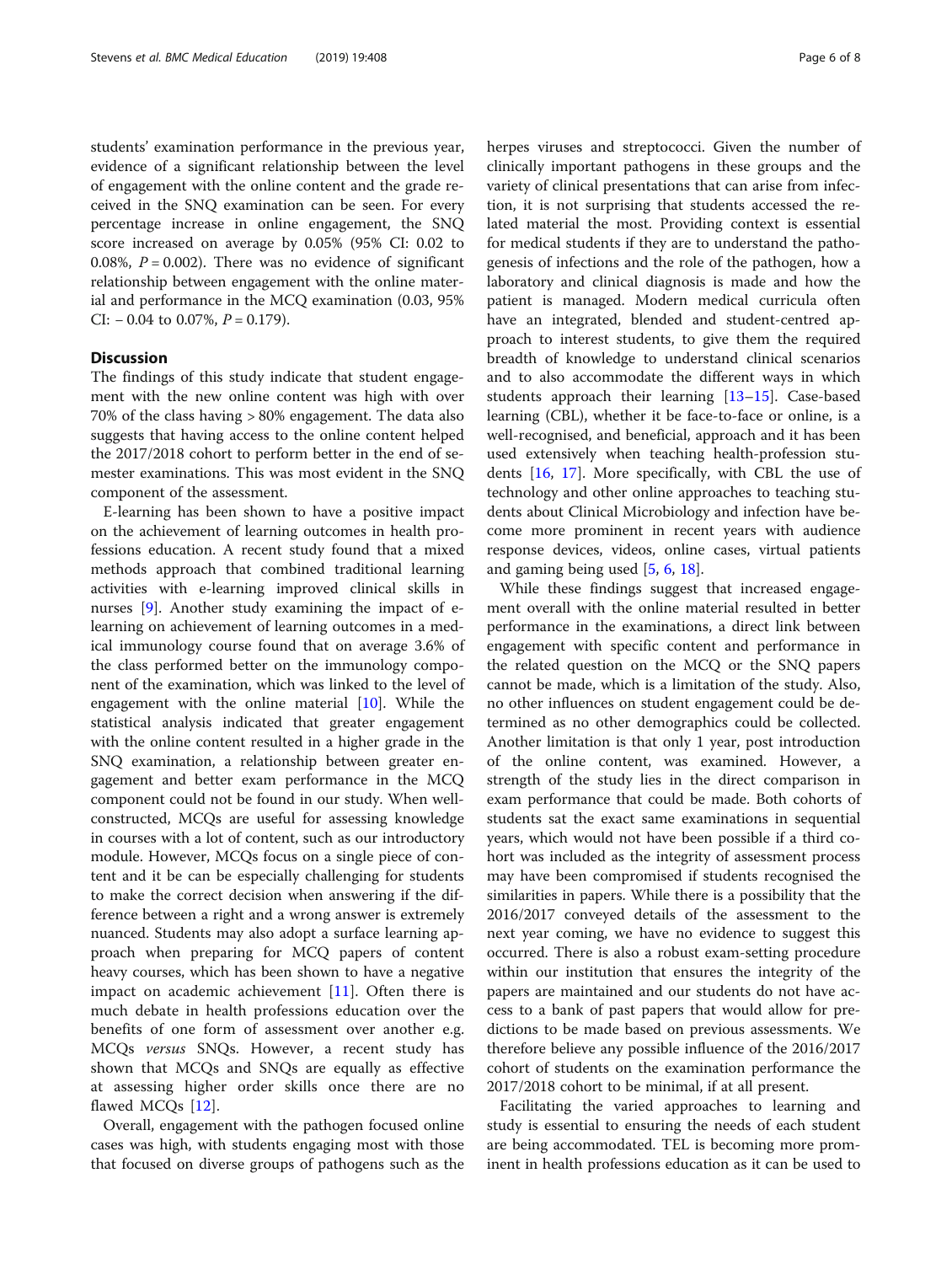<span id="page-6-0"></span>create more student-centred curricula while optimising lesson designs to make them more engaging [[19](#page-7-0)]. Several studies have examined the use of TEL across the spectrum of health professions disciplines with many noting varied impacts on the students' experience [[20](#page-7-0)– [23\]](#page-7-0). Often, the introduction of novel approaches to learning, including online approaches, are received well by students but their impact on retention of knowledge can be difficult to ascertain. One study examining the use of e-modules in the education of paediatric medical students did not find any improvement in the scores of National Board of Medical Examiners paediatric examinations following their introduction [\[20](#page-7-0)]. Moreover, Goodchild (2018) highlights the need for critical appraisal on the use of TEL in nursing education especially as it becomes more prominent in related curricula. The author suggests that nursing academics should reflect on the impact the introduction of technology has had by examining what has been lost and weighing it against what has been improved upon [\[24\]](#page-7-0).

# Conclusions

Our findings suggest that e-learning in an introductory course to Clinical Microbiology is well received and can have a positive impact on examination performance. Supporting didactic teaching on clinically important pathogens, laboratory diagnosis and antimicrobial prescribing and pharmacology is important as these areas can often be content heavy and difficult to study. Indeed, a recent study found that e-learning can positively improve the prescribing skills of medical students under examination conditions [\[25](#page-7-0)]. As the curricula of health professional courses become more integrated, content heavy subjects, such as Clinical Microbiology, are likely to be scrutinised in order to reduce cognitive overload and improve the student experience. TEL, when used effectively, could ensure this important clinical discipline maintains its prominence within these newly designed curricula and help students maximise their learning potential and perform effectively in related assessments.

#### Abbreviations

CBL: Case-based learning; ECTS: European Credit Transfer and Accumulation System; FIM: Foundations in Microbiology; HCAIs: healthcare-associated infections; MCQ: Multiple-choice question; RCSI: Royal College of Surgeons in Ireland; SNQ: Short note question; TEL: Technology-enhanced learning

#### Acknowledgements

We are grateful to all academic members of staff in the Department of Clinical Microbiology for their contributions and to the RCSI I.T. Department for technical support and advice.

#### Authors' contributions

The listed authors either significantly helped to prepare the content (NTS, RJG, RC, ARP, FF, EON, HH), provided I.T support (KH), statistical support (FB) or pedagogical advice (TP). All authors read and approved the final manuscript.

#### Funding

Not applicable to this study.

#### Availability of data and materials

The datasets used and/or analysed during the current study are available from the corresponding author on reasonable request.

#### Ethics approval and consent to participate

Ethical approval for this study was granted by the RCSI Research Ethics Committee.

## Consent for publication

Not applicable to this study.

#### Competing interests

The authors declare that they have no competing interests.

#### Author details

<sup>1</sup>Department of Clinical Microbiology, Royal College of Surgeons in Ireland, RCSI Education & Research Centre, Beaumont Hospital, Beaumont, Dublin 9, Ireland. <sup>2</sup>RCSI Information Technology Department, Royal College of Surgeons in Ireland, St. Stephen's Green, Dublin 2, Ireland. <sup>3</sup>Department of Microbiology, Beaumont Hospital, Beaumont, Dublin 9, Ireland. <sup>4</sup>Department of Microbiology, Connolly Hospital, Blanchardstown, Dublin 15, Ireland. <sup>5</sup>Data Science Centre, Royal College of Surgeons in Ireland, Beaux Lane House, Lower Mercer Street, Dublin 2, Ireland. <sup>6</sup> Health Professions Education Centre Royal College of Surgeons in Ireland, St. Stephen's Green, Dublin 2, Ireland.

# Received: 6 August 2019 Accepted: 15 October 2019

#### References

- 1. Melber DJ, Teherani A, Schwartz BS. A comprehensive survey of preclinical microbiology curricula among US medical schools. Clin Infect Dis. 2016; 63(2):164–8.
- 2. Ramos RL, Guercio E, Martinez LR. Pre-Medical preparation in microbiology among applicants and matriculants in osteopathic Medical School in the United States. J Microbiol Biol Edu. 2017;18(3):18.3.61.
- 3. Heinen I, Bullinger M, Kocalevent RD. Perceived stress in first year medical students - associations with personal resources and emotional distress. BMC Med Educ. 2017;17(1):4.
- 4. Irby DM, Cooke M, O'Brien BC. Calls for reform of medical education by the Carnegie Foundation for the Advancement of Teaching: 1910 and 2010. Acad Med: J Ass Am Med Coll. 2010;85(2):220–7.
- 5. Adam M, Chen SF, Amieva M, Deitz J, Jang H, Porwal A, Prober C. The use of short, animated, patient-centered springboard videos to underscore the clinical relevance of preclinical medical student education. Acad Med: J Ass Am Med Coll. 2017;92(7):961–5.
- 6. Stevens NT, McDermott H, Boland F, Pawlikowska T, Humphreys H. A comparative study: do "clickers" increase student engagement in multidisciplinary Clinical Microbiology teaching? BMC Med Educ. 2017;17(1):70.
- 7. Cook DA, McDonald FS. E-learning: is there anything special about the "E"? Perspect Biol Med. 2008;51(1):5–21.
- 8. Sharma N. The negatives of e-learning. Clin Teach. 2011;8(2):142–3.
- 9. Sheikhaboumasoudi R, Bagheri M, Hosseini SA, Ashouri E, Elahi N. Improving nursing Students' learning outcomes in fundamentals of nursing course through combination of traditional and e-learning methods. Iran J Nurs Midwifery Res. 2018;23(3):217–21.
- 10. Boye S, Moen T, Vik T. An e-learning course in medical immunology: does it improve learning outcome? Med Teach. 2012;34(9):e649–53.
- 11. Leung SF, Mok E, Wong D. The impact of assessment methods on the learning of nursing students. Nurs Educ Today. 2008;28(6):711–9.
- 12. Pham H, Trigg M, Wu S, O'Connell A, Harry C, Barnard J, Devitt P. Choosing medical assessments: does the multiple-choice question make the grade? Educ Health. 2018;31(2):65–71.
- 13. Prober CG, Heath C. Lecture halls without lectures--a proposal for medical education. N Engl J Med. 2012;366(18):1657–9.
- 14. Mehta NB, Hull AL, Young JB, Stoller JK. Just imagine: new paradigms for medical education. Acad Med: J Ass Am Med Coll. 2013;88(10):1418–23.
- 15. Sinclair PM, Levett-Jones T, Morris A, Carter B, Bennett PN, Kable A. High engagement, high quality: a guiding framework for developing empirically